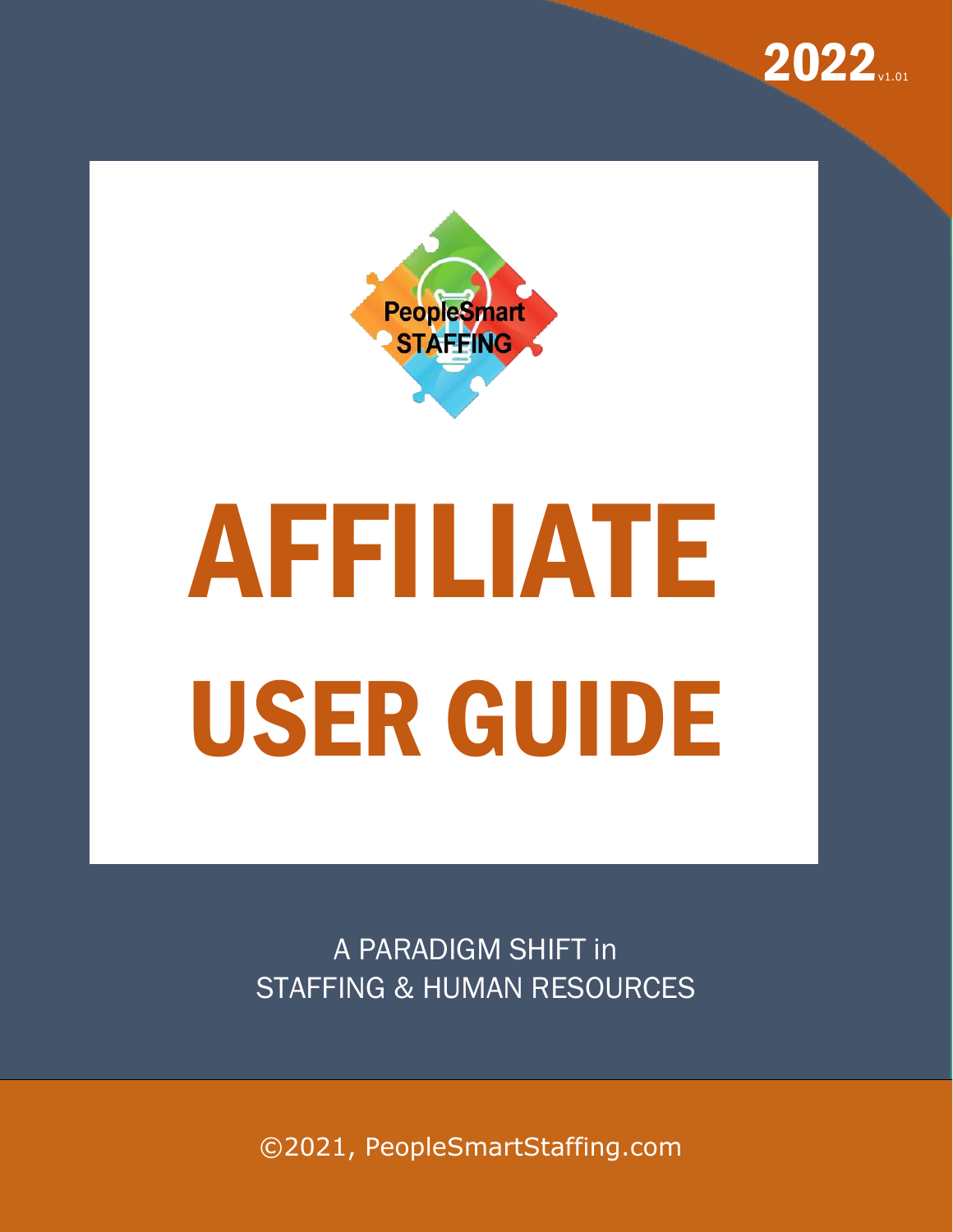# **NOTICE**

The present User Guide is not in its final version.

<span id="page-1-0"></span>It is being made available to guide affiliates through the process of using our new platform version.

We would greatly appreciate your constructive criticism as to how we can make this User Guide better for you.

Thank you for sending comments to: [affiliates@PeopleSmartStaffing.com](mailto:affiliates@PeopleSmartStaffing.com)

If you encounter any issue while using this User Guide, please contact us at [cs@PeopleSmartStaffing.com](mailto:cs@PeopleSmartStaffing.com)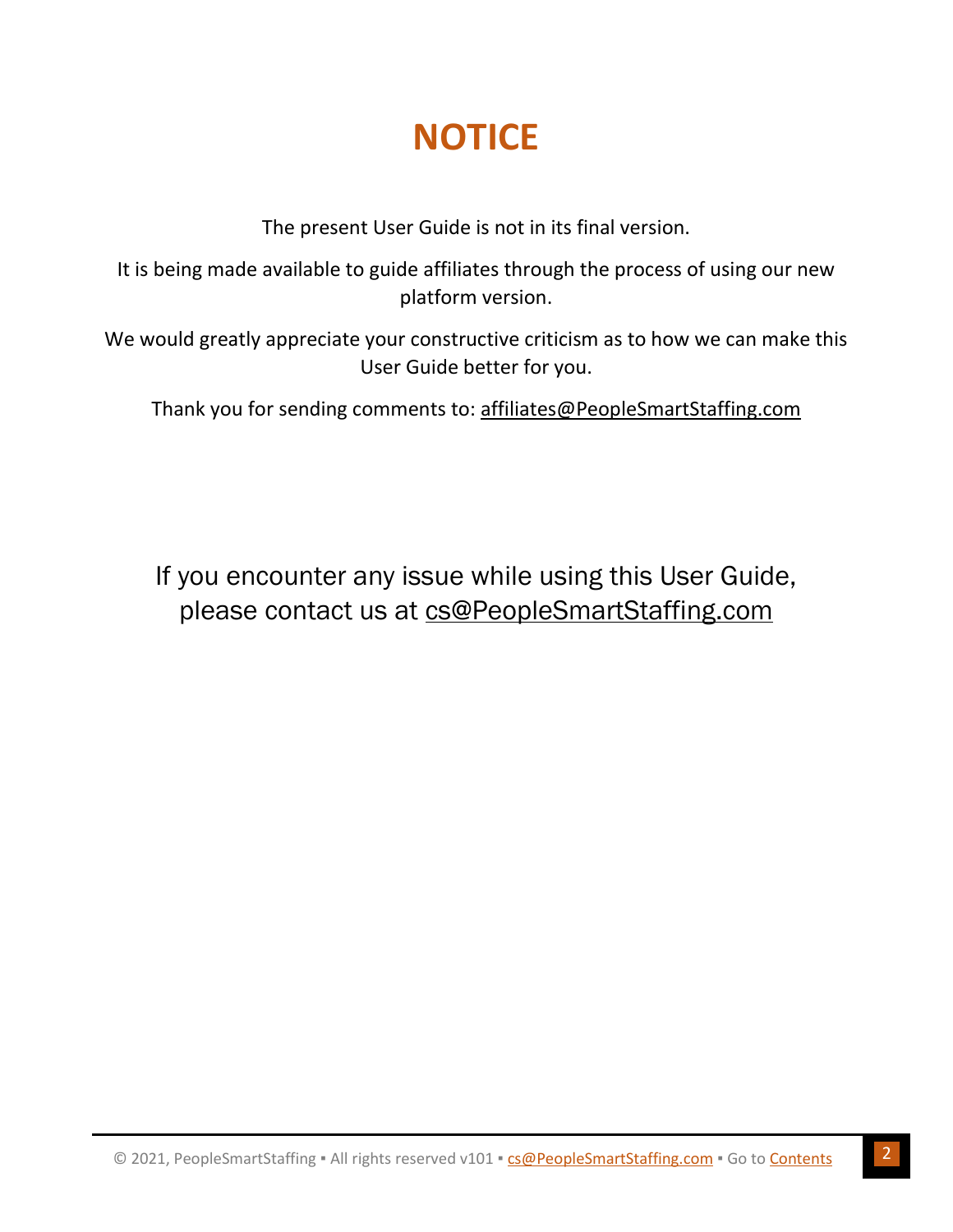# **CONTENTS**

<span id="page-2-0"></span>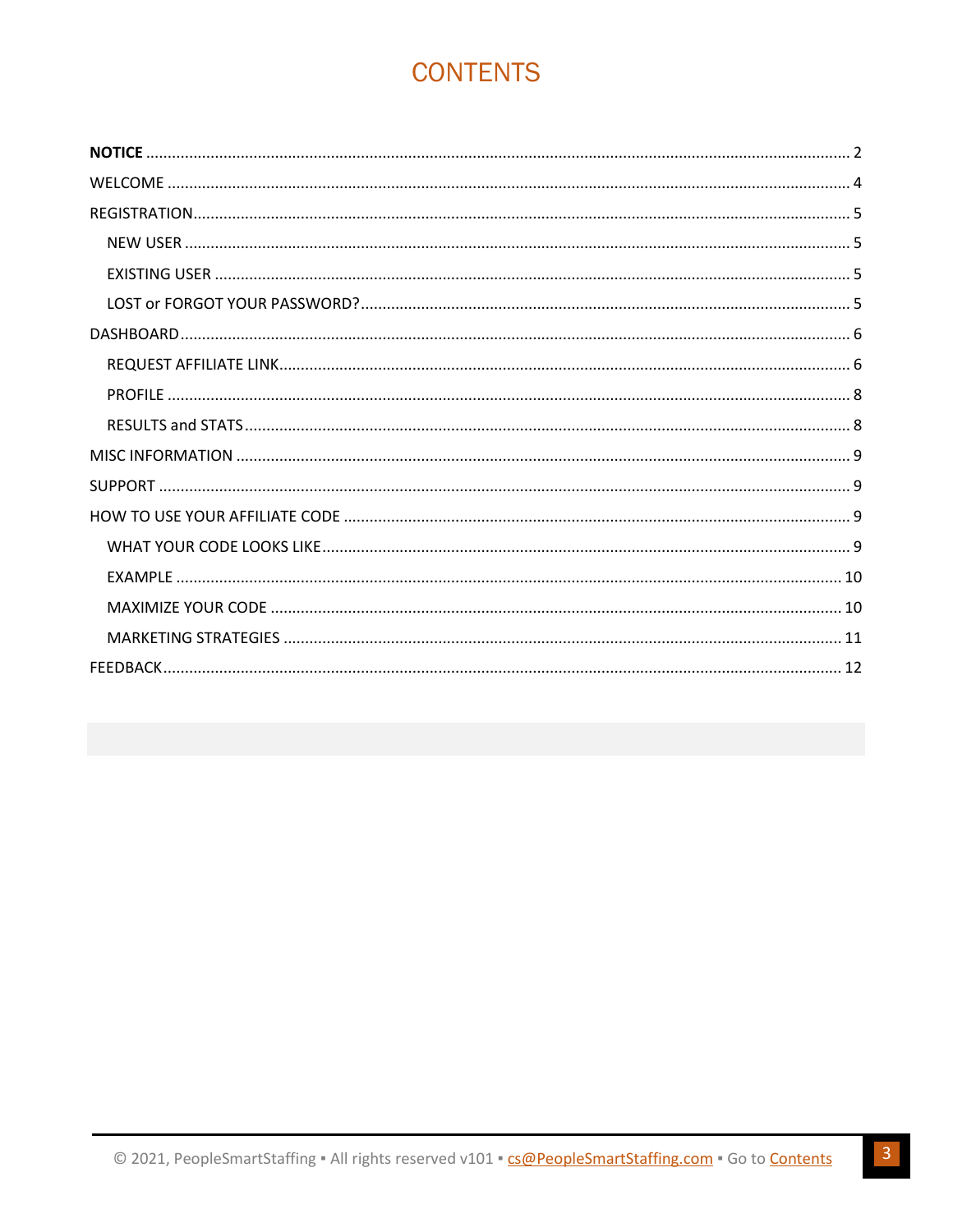<span id="page-3-0"></span>The focus of PeopleSmartStaffing is to facilitate the access to simple staffing for everyone.

In response to a growing need to offer a tool for the marketing-minded people using this platform, an Affiliate program was introduced and this User Guide represents our attempt to simplify its access, and to properly support our partners' efforts to generate traffic, while being financially rewarded in the process.

This is a very basic Affiliate Program:

- Two-level program
- 5% commission on first level
- 1% commission on second level
- In most cases, only the products and services in the PeopleSmartStaffing Channel are commissionable
- Commissions are paid monthly

The program is in its infancy and there is limited marketing material available yet (at the time of publication of this User Guide).

You do not need to be an employer or a job-seeker in order to participate, but if you are an employer registered with us, it could be of additional benefit to you to join PeopleSmartStaffing' affiliate system. By doing so, you earn a certain commission when one of your employees or anyone you invited became a member of PeopleSmartStaffing, and purchases any product or service on the platform (when specified). Being a 2-level affiliate program, you get paid for the purchases made by the people you introduced to the platform, and the ones they introduced it to.

For any question or comment about this program: [affiliates@PeopleSmartStaffing.com](mailto:affiliates@PeopleSmartStaffing.com?subject=About%20PeopleSmartStaffing)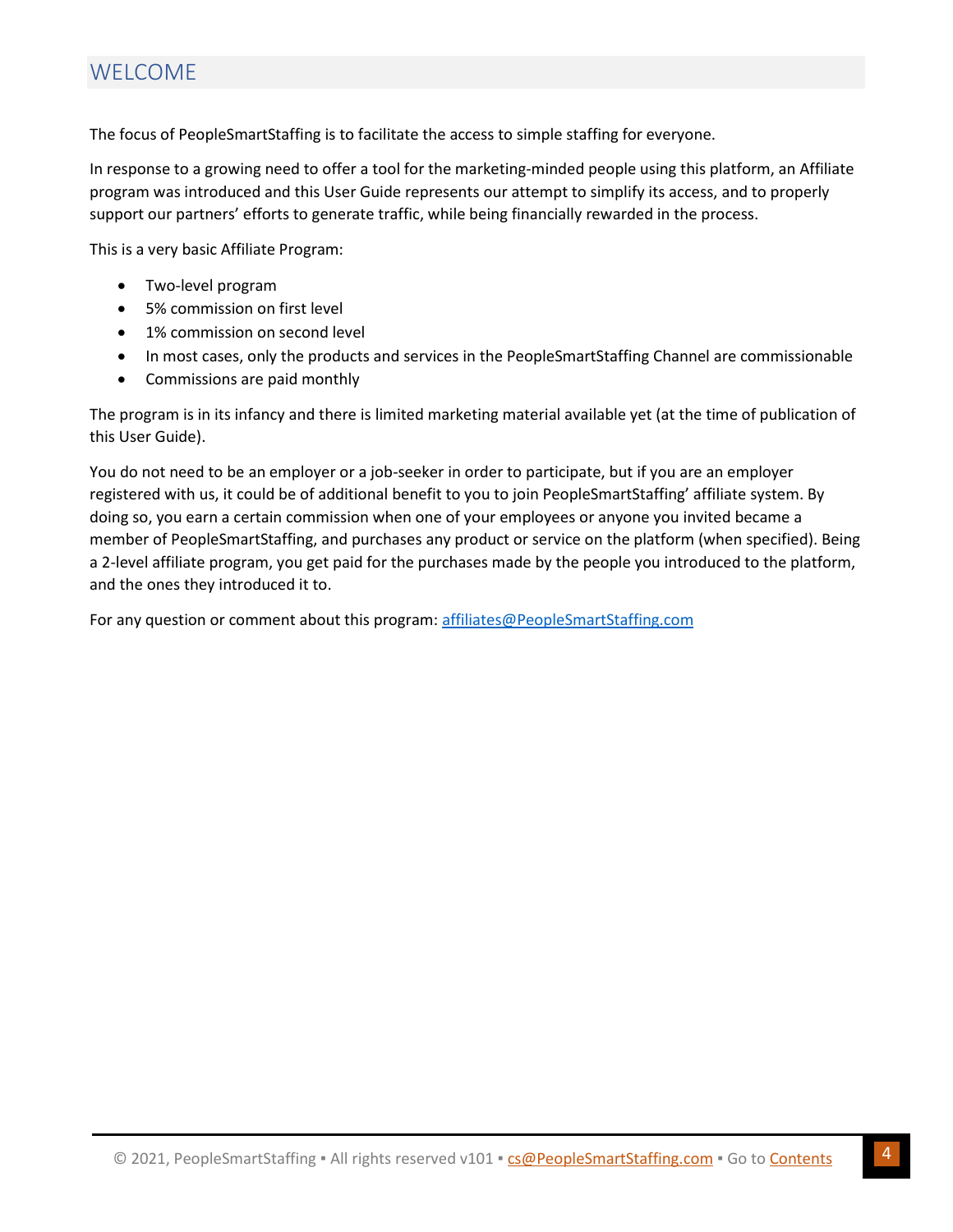# <span id="page-4-0"></span>REGISTRATION

### <span id="page-4-1"></span>NEW USER

On the main menu, select [Login] and [New user].

If the next screen offers you a selection of Memberships, select the desired membership and follow the instructions.

### <span id="page-4-2"></span>EXISTING USER

If you are already registered, go to the Affiliate Dashboard using the main menu bar [Home] then [Affiliate Dashboard]

### <span id="page-4-3"></span>LOST or FORGOT YOUR PASSWORD?

Note that for your protection we do not have access to your password, so we are not able to look it up for you.

To reset your password, simply try logging in and look for the link "Forgot your password?" Click on it, enter your email address when asked for, and you will receive an email back with the code to enter to reset your password.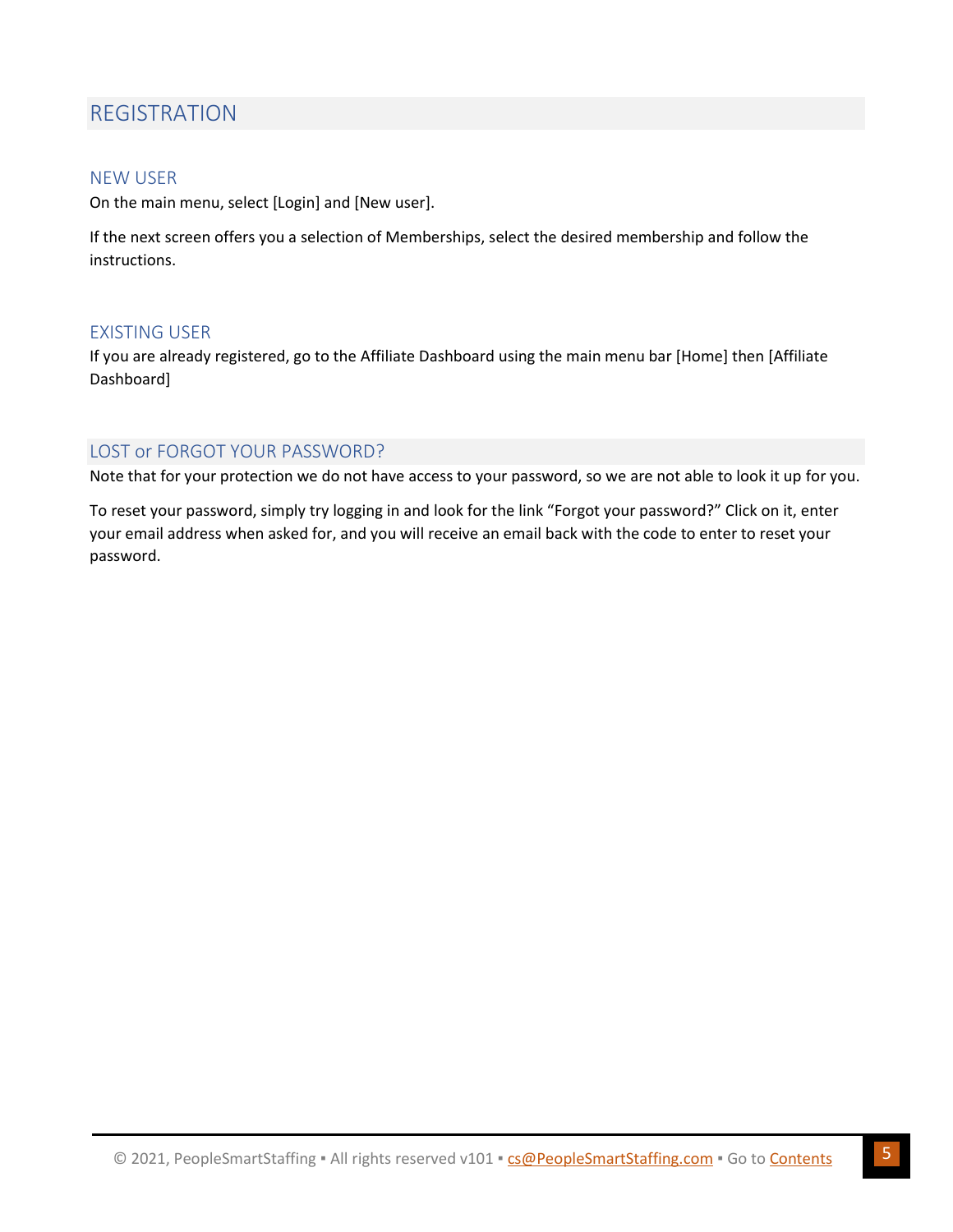# <span id="page-5-0"></span>DASHBOARD

All aspects of our Affiliate System are available through the Affiliate Dashboard which you can fully access once registered as an Affiliate.



### <span id="page-5-1"></span>REQUEST AFFILIATE LINK

Assuming at this point that you have already registered and opted for one of the free or fee-based Memberships, your next step is to request your affiliate link.

Click on

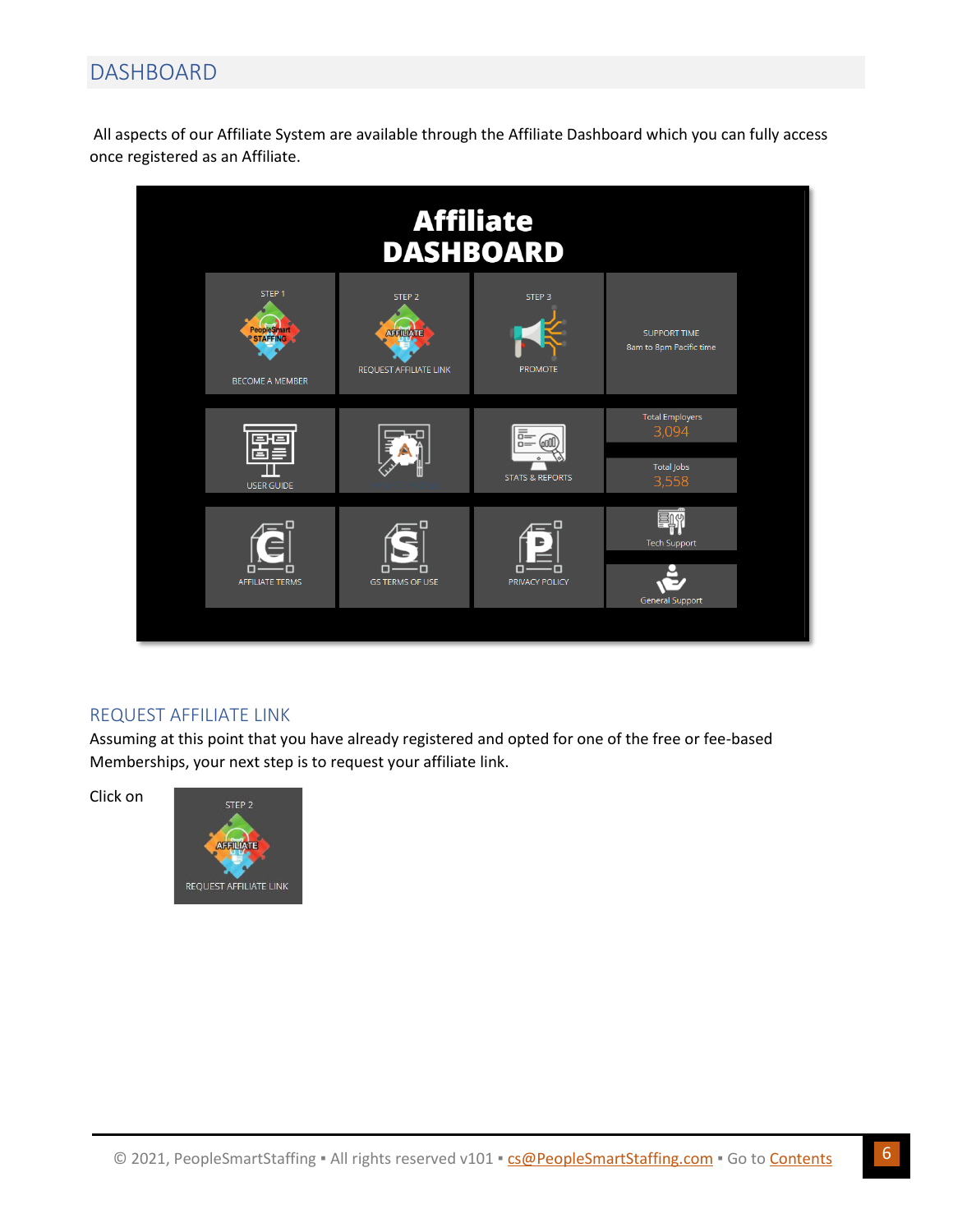| IF NOT LOGGED IN                                                                                                                                                                                                                                                                                                                                       | TO DO                                                                                                                                                                                                                              |
|--------------------------------------------------------------------------------------------------------------------------------------------------------------------------------------------------------------------------------------------------------------------------------------------------------------------------------------------------------|------------------------------------------------------------------------------------------------------------------------------------------------------------------------------------------------------------------------------------|
| <b>Request new affiliate account and link</b><br>Please fill out the following details in order to request a new licensee/affiliate link.<br>New user<br>Register if you don't have an account on the site yet. This option will create a new user and request an affiliate account linked to the use<br>Apply for Affiliate account<br>Returning user | Login                                                                                                                                                                                                                              |
| Username<br>CarolD<br>Password<br><br>Log in                                                                                                                                                                                                                                                                                                           |                                                                                                                                                                                                                                    |
| IF/WHEN LOGGED IN                                                                                                                                                                                                                                                                                                                                      | TO DO                                                                                                                                                                                                                              |
| Request new affiliate account and link<br>Please fill out the following details in order to request a new licensee/affiliate link<br>Account details                                                                                                                                                                                                   | Enter the requested information:<br>Account name<br>$\bullet$<br>Contact name<br>Company<br>$\bullet$                                                                                                                              |
| Name<br>Account e-mail<br>Username<br>Password<br>Repeat password<br>Contact details                                                                                                                                                                                                                                                                   | <b>Email address</b><br>$\bullet$<br>Your address<br>$\bullet$<br>Phone number<br>$\bullet$<br>Payment option: we will pay you<br>$\bullet$<br>using Paypal<br><b>Accept Terms &amp; conditions</b><br>$\bullet$<br>Submit request |
| Contact name<br>Company<br>E-mail                                                                                                                                                                                                                                                                                                                      |                                                                                                                                                                                                                                    |
| Address<br>City<br>Zip code<br>الإمارات                                                                                                                                                                                                                                                                                                                |                                                                                                                                                                                                                                    |
| State<br>Country<br>Country<br>Phone                                                                                                                                                                                                                                                                                                                   |                                                                                                                                                                                                                                    |
| Payment options                                                                                                                                                                                                                                                                                                                                        |                                                                                                                                                                                                                                    |
| PayPal<br>PayPal email<br>Provide your PayPal account email address to get paid via PayPal<br>□ Accept Terms and conditions                                                                                                                                                                                                                            |                                                                                                                                                                                                                                    |
| ◆ Submit request<br><b>O</b> Cancel                                                                                                                                                                                                                                                                                                                    |                                                                                                                                                                                                                                    |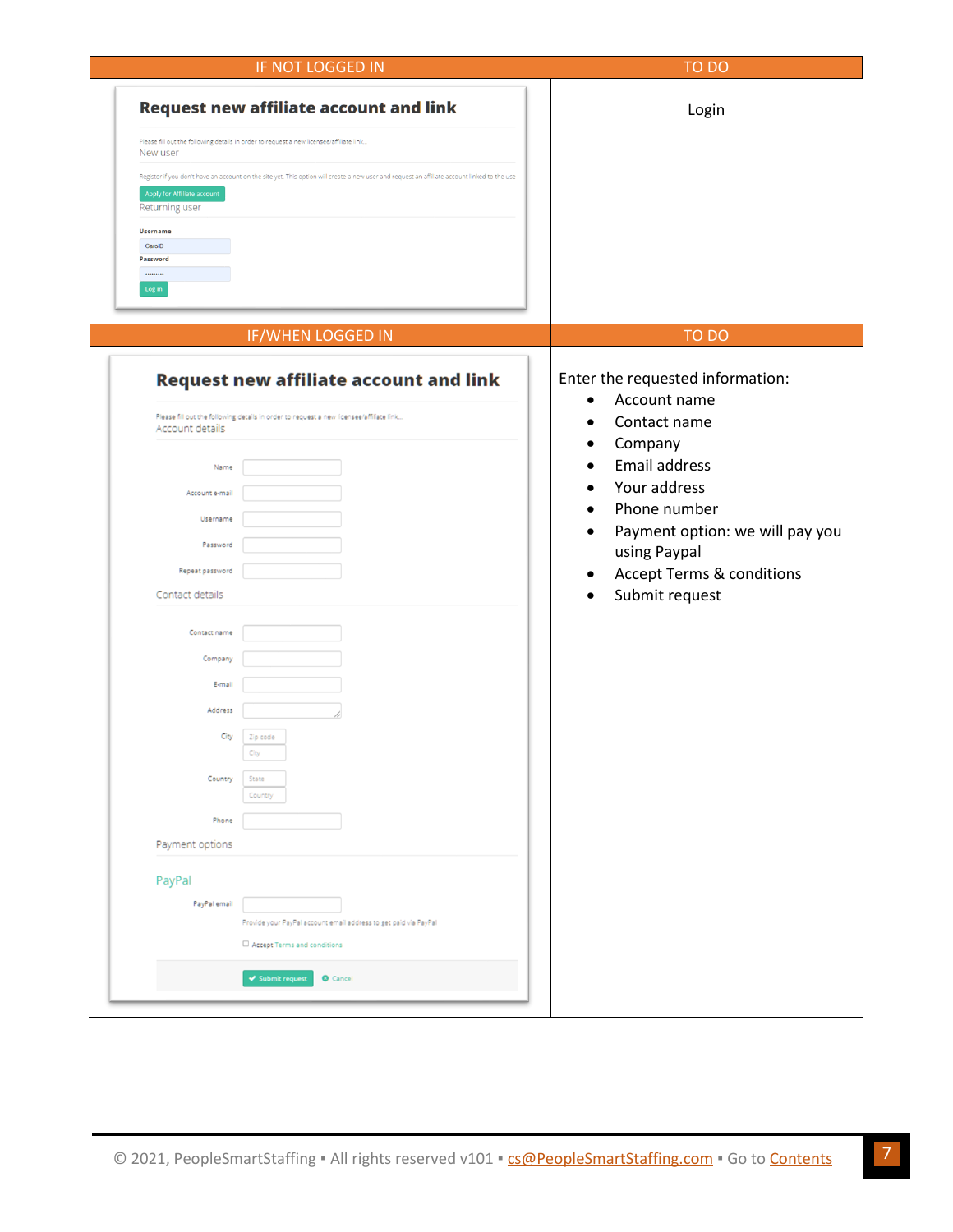### <span id="page-7-0"></span>PROFILE

Select the PROFILE icon to access and edit your profile.

### <span id="page-7-1"></span>RESULTS and STATS

You can view and assess the results of your marketing efforts.

The Affiliate stats page has five tabs:

- Conversions: shows what sales where converted
- Traffic logs: shows when the referrals came from
- My accounts: the summary of each affiliate account you have (see screenshot below)
- Payment: shows the payments that have been made to you
- Marketing: where you can find the marketing materials that may be available at the time

| Affiliate area |                                                         |  |
|----------------|---------------------------------------------------------|--|
|                | Conversions Traffic logs My accounts Payments Marketing |  |

Browse each tab for useful information.

| Affiliate area                                     |                                               |               |                               |                |
|----------------------------------------------------|-----------------------------------------------|---------------|-------------------------------|----------------|
| <b>Conversions</b><br><b>Traffic logs</b>          | My accounts<br>Payments<br>Marketing          |               |                               |                |
| These are your sub-licensees or affiliate accounts |                                               |               |                               | Last 60 days = |
| 451<br><b>REFERRALS</b>                            | 30<br><b>CONVERSIONS</b>                      |               | \$325.00<br><b>COMMISSION</b> |                |
| Last 60 days<br>Account                            | Last 60 days<br><b>Account affiliate link</b> | <b>Status</b> | Last 60 days<br>Default comm. |                |
| $1 - 1 - 1$                                        | https://                                      | Active        | 5.00%                         |                |
| <b>STATISTICS</b>                                  | https://                                      | Active        | 5.00%                         | More           |

This is an example only, not a guarantee of returns.

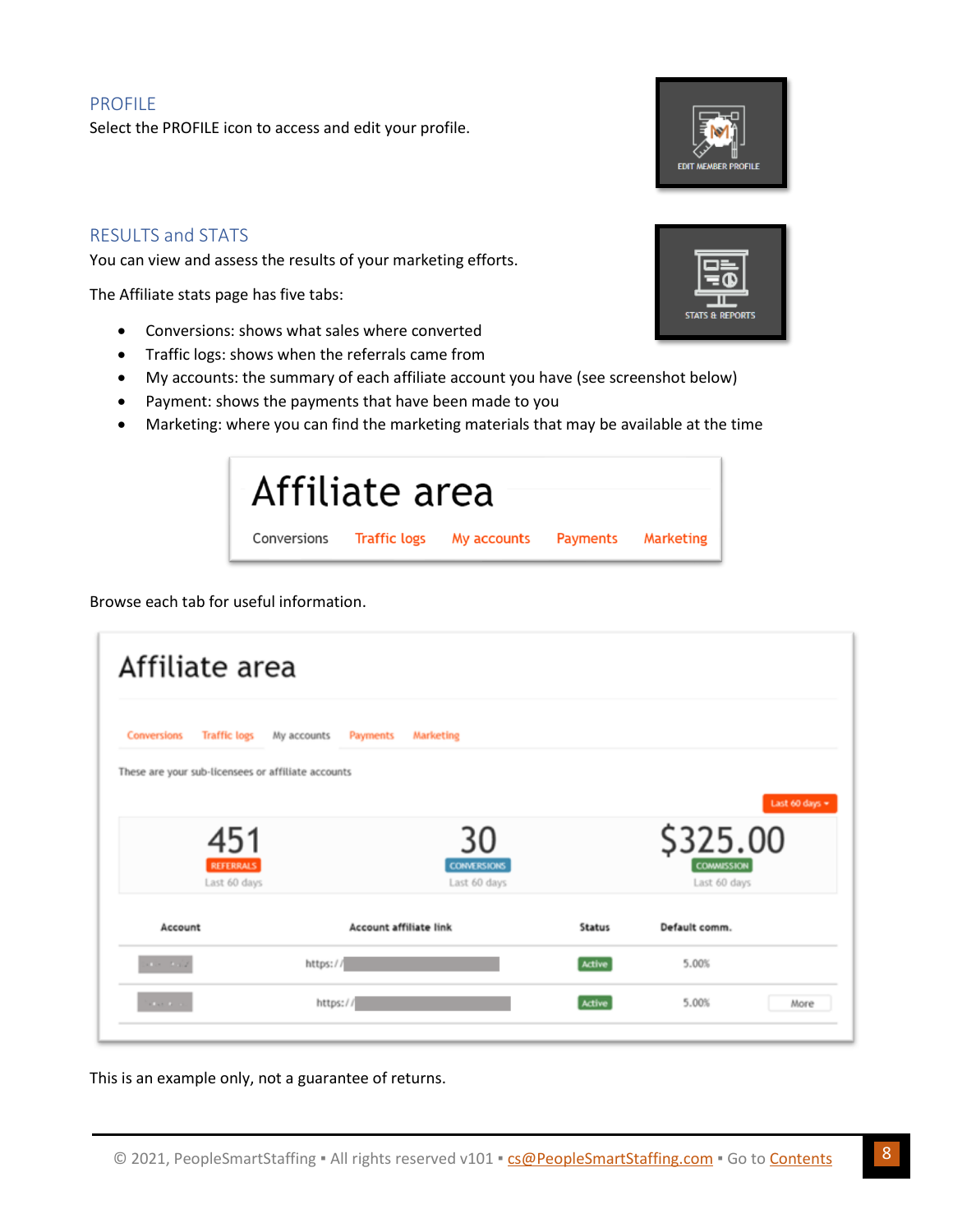# <span id="page-8-0"></span>MISC INFORMATION

On the Dashboard you will find links for miscellaneous information you may need to refer to from time to time, such as Terms & conditions, and the platform's Privacy Policy. Click on the icon representing the desired information.



## <span id="page-8-1"></span>SUPPORT

Two major types of support:

- Downloadable User Guide and Cheat Sheet (summary)
- Free email support

On the Dashboard select the icon representing the type of support you may need.

# <span id="page-8-2"></span>HOW TO USE YOUR AFFILIATE CODE

### <span id="page-8-3"></span>WHAT YOUR CODE LOOKS LIKE

The affiliate code you will receive from us is always in the following format:

# ?atid=xx

|           | Whereas:                                                             |
|-----------|----------------------------------------------------------------------|
| $?atid =$ | Tells the system this is from an affiliate link                      |
| XX        | Is the one to four digit number representing<br>your individual code |

It is very important to use your link the proper way in a link.

There should be only two ways to use it:

- 1. To link directory to the platform: https://PeopleSmartStaffing.com/?atid=xx This is the only time you place a "/" between the address and your affiliate code.
- 2. To link to anything else on the platform: add your link at the end of the full URL

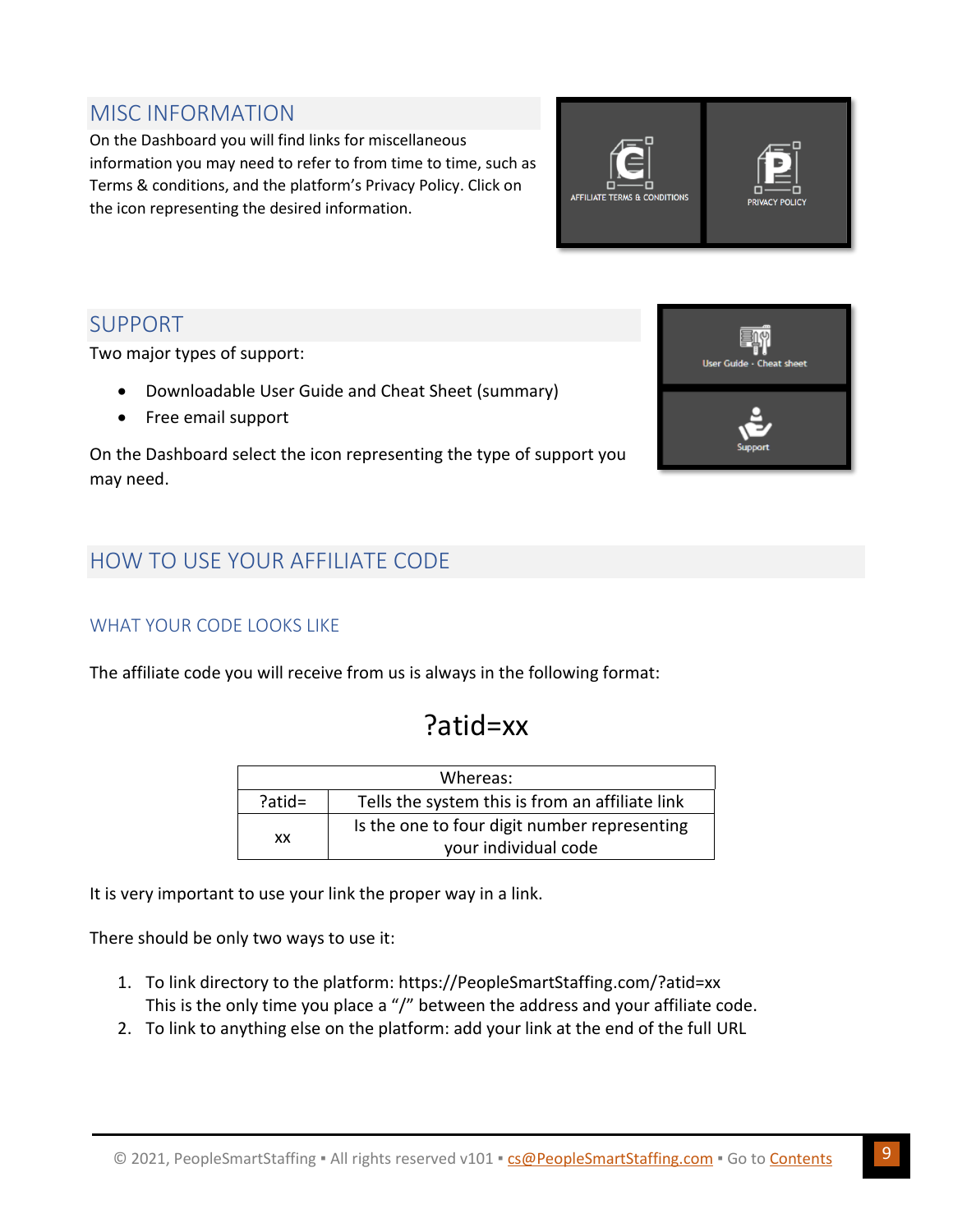### <span id="page-9-0"></span>EXAMPLE

Let's assume you want to sent visitors to the newest jobs listed on the platform. To create the link with your affiliate code, follow this process:

- 1. In your browser, go to the page you wish to link to
- 2. Copy the full URL. For the present example, the URL for the newest listed jobs is: https://peoplesmartstaffing.com/index.php/component/jsjobs/newest-jobs?Itemid=
- 3. At the very end of that URL now add your own affiliate code (?atid=xx) so that the new URL becomes: https://peoplesmartstaffing.com/index.php/component/jsjobs/newest-jobs?Itemid=?atid=xx (make sure to replace the "xx" with the number allocated to you).
- 4. That now becomes the link you can use to refer visitors to that specific page, and the system will keep track of any purchase made by those visitors.
- 5. We recommend you use a short link to make it easier to remember and market. See details in the next section.

Note that once a visitor uses an affiliate link, there is for the system to stop tracking that visitor every time he/she comes to PeopleSmartStaffing.com, even if using a different affiliate code, except by deleting the initial code from our system.

### <span id="page-9-1"></span>MAXIMIZE YOUR CODE

Here are few tips to help you maximize the use of your affiliate code

- 1. Integrate your link within one or a few words. Depending on what you use to send your link to your targeted audience, often you can embed a link. Using the example link created above, on your website or an email you could connect the link to the words "Check it out now…" (or whatever words you wish to use, so that the link itself will be read by the browser or email program.
- 2. If you like, we can tie your website address to your affiliate code, so that visitors going to PeopleSmartStaffing.com through your website would automatically be credited to your account, whether that link included your code or not.
- 3. If you are one of our service providers (teacher, TrainOpreneur, coach, etc.), we strongly recommend you use your affiliate code every time you promote your courses, trainings or event. Keep in mind that your URL can become extremely long, so you may want to use one of the options mentioned in this section.
- 4. It may be a good idea to consider using what is called a "short" or "tiny" URL. Basically, you take your long URL and creates a much small one to send out to people For example, the link created above would go:

 from https://peoplesmartstaffing.com/index.php/component/jsjobs/newestjobs?Itemid=?atid=xx

to https://zippi.link/allnewjobs

There are several online services available but we recommend using zippi.link as it is simple, free, and very effective.

Warning: although our platform will recognize those shorten URLs, except with zippi.link some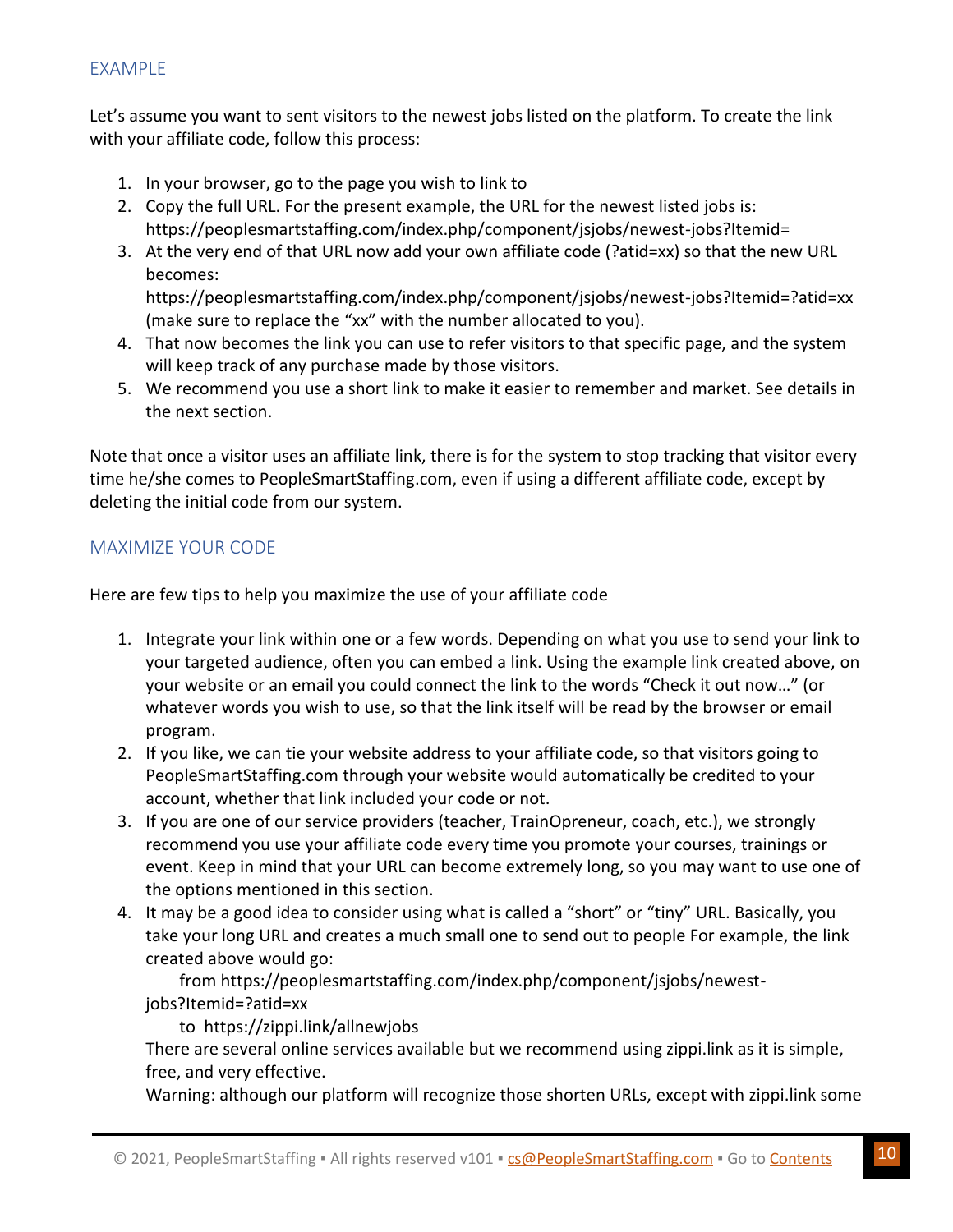people have experienced issues with shorten links when their browser would not recognize that link as valid or as a safe address. The end-result is that if not using the direct links or shorten links by zippi.link certain people may decide not to click on that link, so use that option with that in mind. On the other end, when your link is extremely long, some people may also have the same reaction.

5. You may also use the banners found under "Marketing Tools" (one of the tabs in the Affiliate Area mentioned earlier) which offers a simple way to promote the platform.

### <span id="page-10-0"></span>MARKETING STRATEGIES

There are numerous ways to use your code and countless potential strategies that can be used to promote the PeopleSmartStaffing platform and for you to be financially be rewarded for your efforts.

Please contact us to discuss your plans. We really want to support you every way we can, because a huge part of our success depends directly on the success of each affiliate and partner.